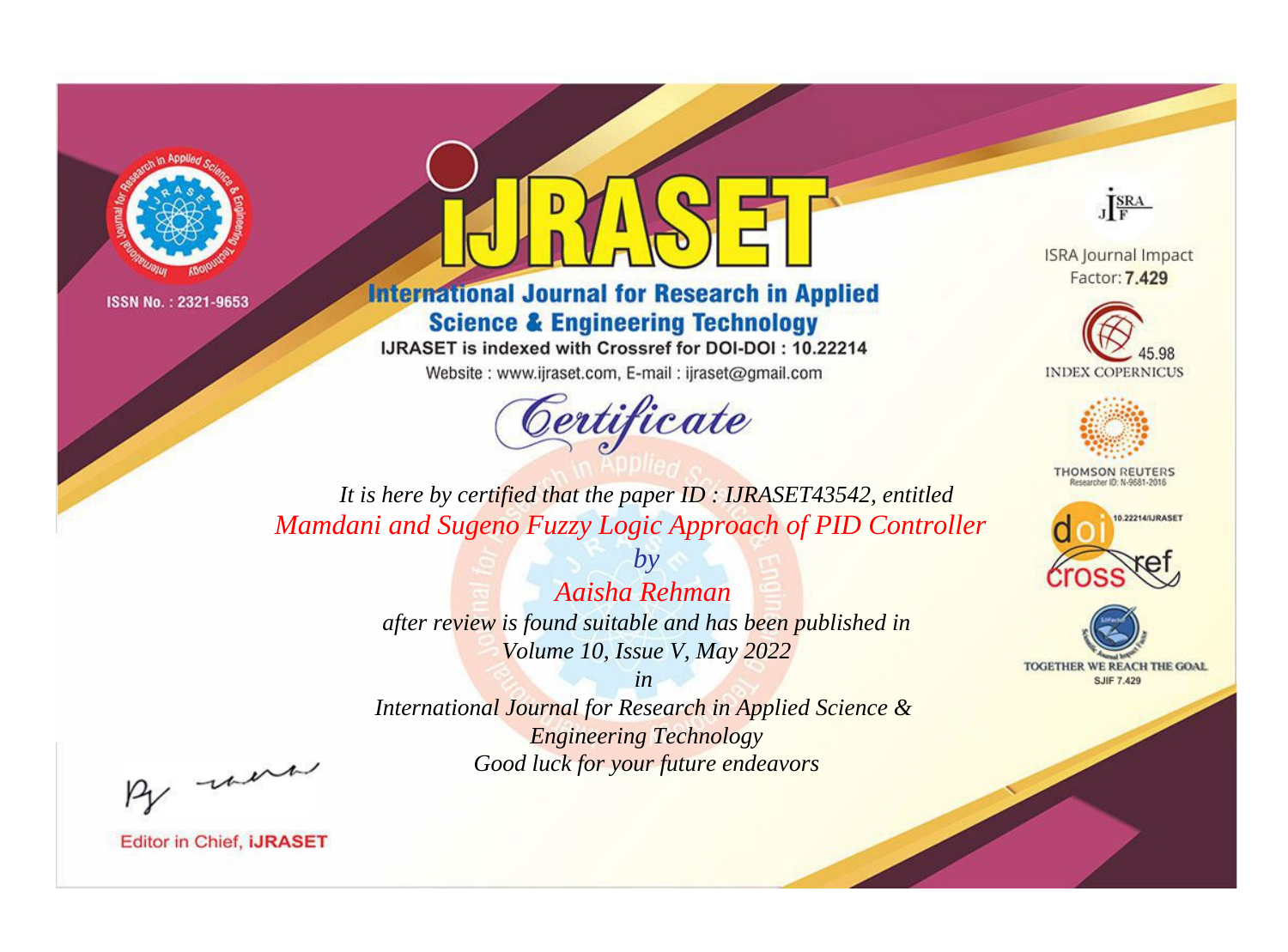



**International Journal for Research in Applied Science & Engineering Technology** 

IJRASET is indexed with Crossref for DOI-DOI: 10.22214

Website: www.ijraset.com, E-mail: ijraset@gmail.com



JERA

**ISRA Journal Impact** Factor: 7,429





**THOMSON REUTERS** 



TOGETHER WE REACH THE GOAL **SJIF 7.429** 

It is here by certified that the paper ID: IJRASET43542, entitled Mamdani and Sugeno Fuzzy Logic Approach of PID Controller

> $b\nu$ **Abhijeet Kumar Singh** after review is found suitable and has been published in Volume 10, Issue V, May 2022

 $in$ International Journal for Research in Applied Science & **Engineering Technology** Good luck for your future endeavors

By morn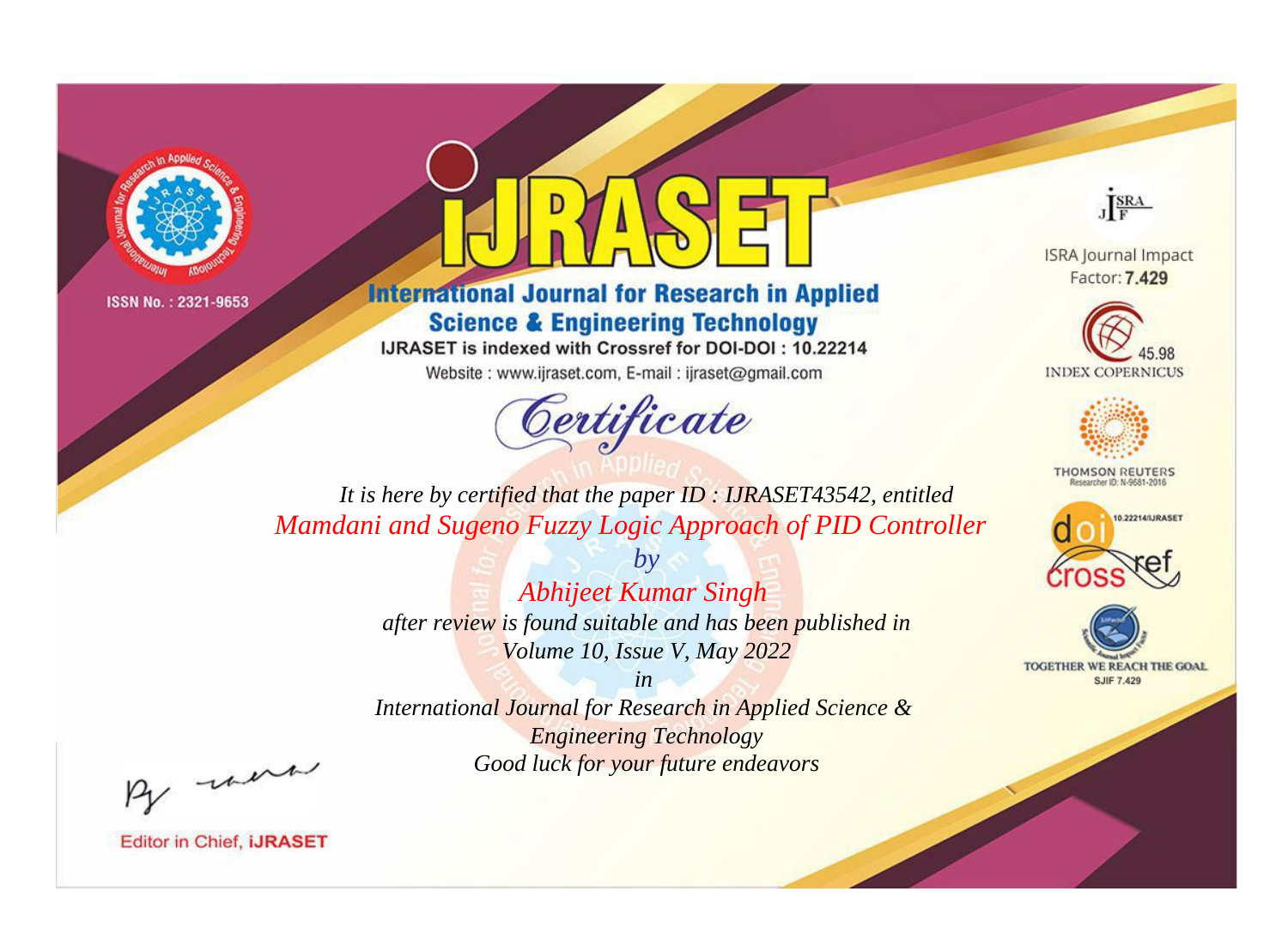



**International Journal for Research in Applied Science & Engineering Technology** 

IJRASET is indexed with Crossref for DOI-DOI: 10.22214

Website: www.ijraset.com, E-mail: ijraset@gmail.com



JERA

**ISRA Journal Impact** Factor: 7.429





**THOMSON REUTERS** 



TOGETHER WE REACH THE GOAL **SJIF 7.429** 

*It is here by certified that the paper ID : IJRASET43542, entitled Mamdani and Sugeno Fuzzy Logic Approach of PID Controller*

> *Ayushi Singh after review is found suitable and has been published in Volume 10, Issue V, May 2022*

*by*

*in* 

*International Journal for Research in Applied Science & Engineering Technology Good luck for your future endeavors*

By morn